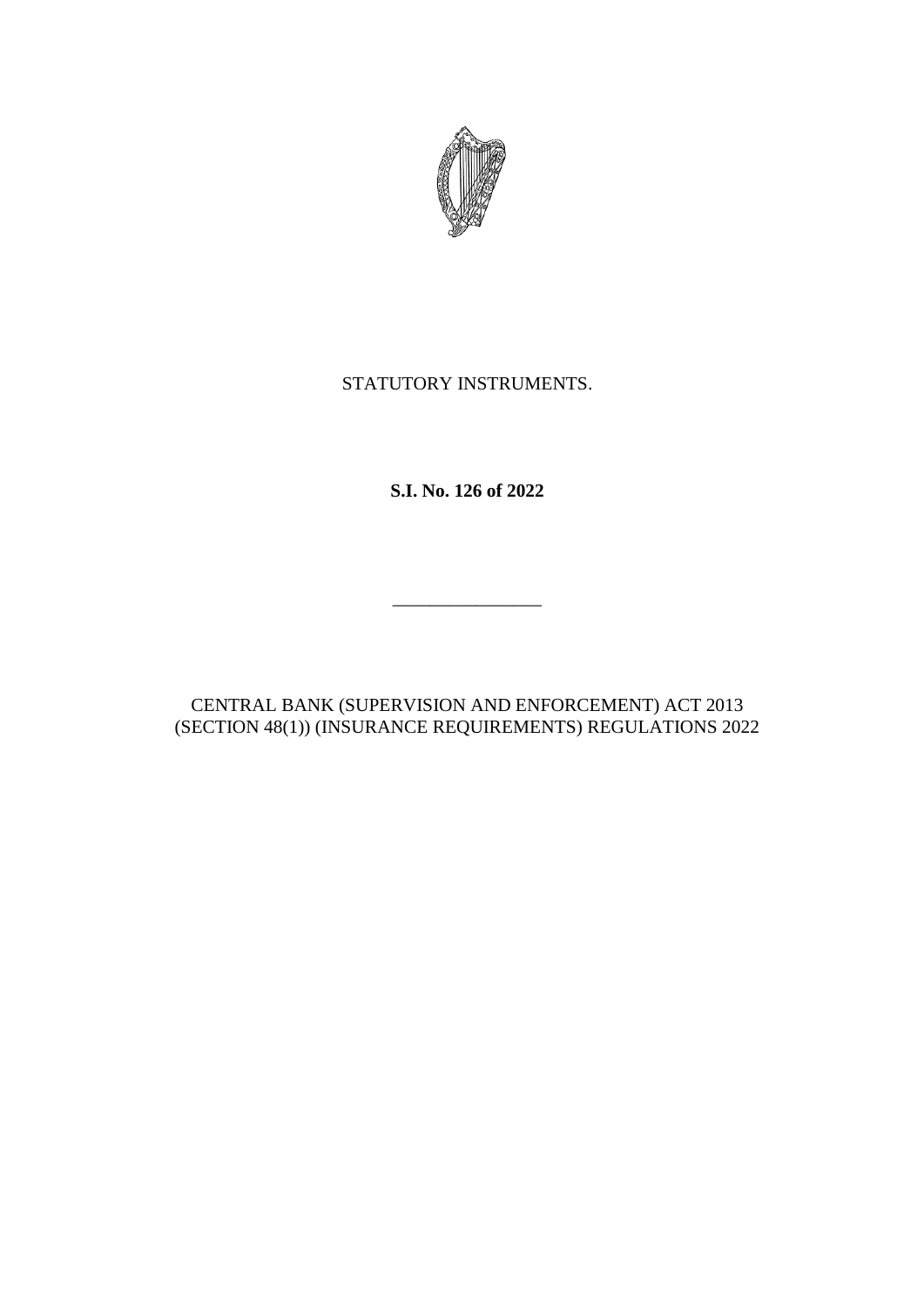## S.I. No. 126 of 2022

## CENTRAL BANK (SUPERVISION AND ENFORCEMENT) ACT 2013 (SECTION 48(1)) (INSURANCE REQUIREMENTS) REGULATIONS 2022

In exercise of the powers conferred on the Central Bank of Ireland (the "Bank") by section 48 of the Central Bank (Supervision and Enforcement) Act 2013 (No. 26 of 2013) (the "Act"), the Bank, having consulted with the Minister for Finance in accordance with section 49(1) of the Act hereby makes the following regulations:

### *Citation and commencement*

1. (1) These Regulations may be cited as the Central Bank (Supervision and Enforcement) Act 2013 (Section 48(1)) (Insurance Requirements) Regulations 2022.

(2) These Regulations shall commence on 1 July 2022.

## *Interpretation*

2 In these Regulations –

"associated undertaking" means an associated undertaking within the meaning of Schedule 4, Part III, Paragraph 21 to the Companies Act 2014 (No.38 of 2014);

"close matched product" means a home insurance product or motor insurance product which provides a consumer with core cover and benefits which are broadly equivalent to the core cover and benefits enjoyed by the consumer under their existing home insurance or motor insurance policy;

"closed book" means an individual home insurance product or motor insurance product in respect of which its policies are not available for renewal by way of first renewal;

"consumer" has the meaning given to that term in the Consumer Protection Code;

"Consumer Protection Code" means the consumer protection code, effective from 1 January 2012, issued by the Central Bank of Ireland pursuant to: Section 117 of the Central Bank Act 1989 (No. 16 of 1989), Section 23 and Section 37 of the Investment Intermediaries Act 1995 (No. 11 of 1994), Section 8H of the Consumer Credit Act 1995 (No. 24 of 1995), and Section 61 of the Insurance Act 1989 (No. 3 of 1989);

"customer" has the meaning given to that term in the Consumer Protection Code;

"equivalent first renewal price" means the price an insurance undertaking or insurance intermediary would offer to a consumer upon the first renewal of a particular home insurance policy or motor insurance policy;

*Notice of the making of this Statutory Instrument was published in "Iris Oifigiúil" of* 15*th March,* 2022*.*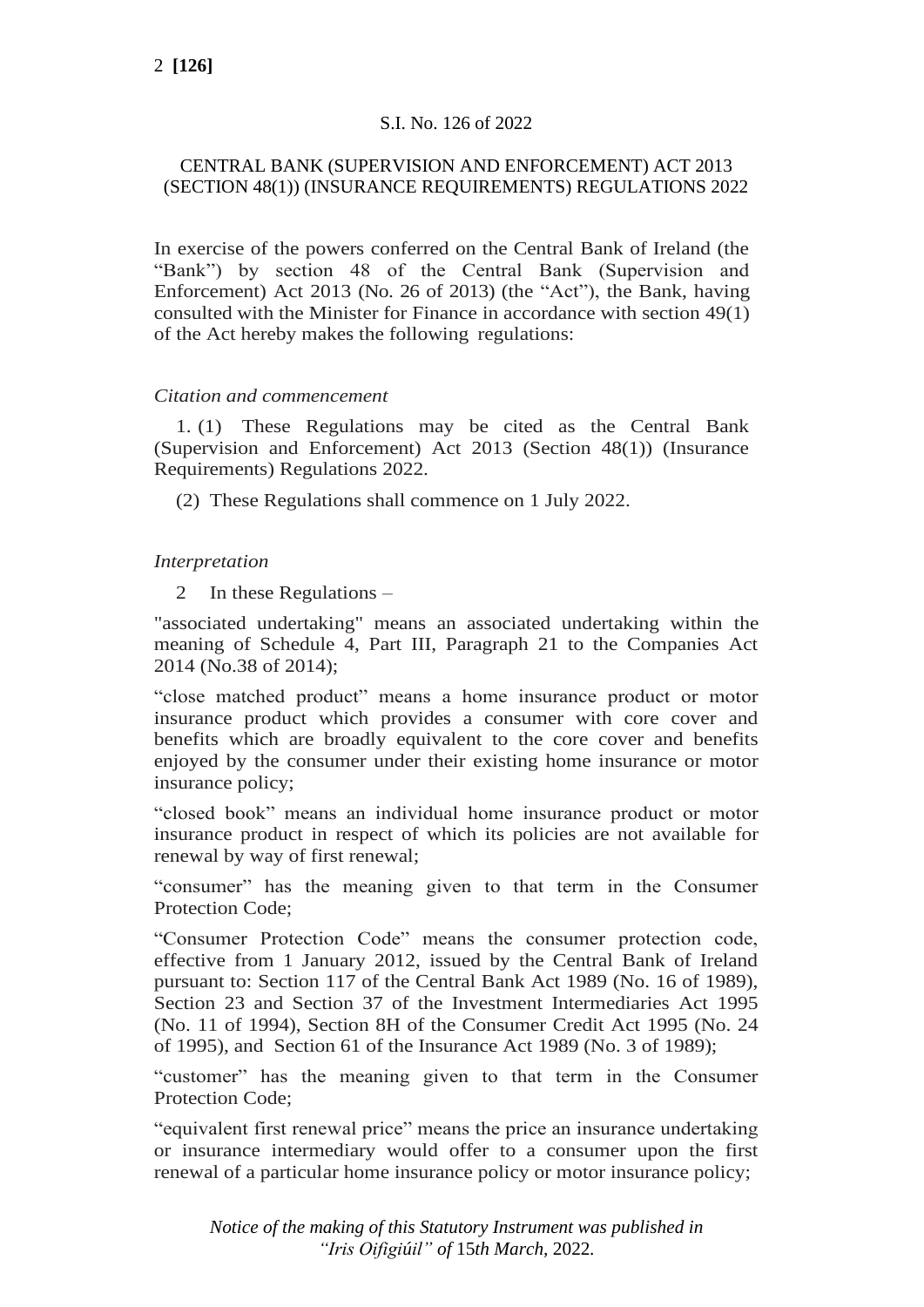"first renewal " means any renewal of a home insurance policy or a motor insurance policy by a consumer which is a first renewal of such home insurance policy or motor insurance policy;

"first renewal price" means the price an insurance undertaking or insurance intermediary offers to a consumer upon the first renewal of a home insurance policy or motor insurance policy;

"group" includes a company, its parent and its subsidiaries and any associated undertaking or related undertaking;

"Insurance Distribution Regulations" means the European Union (Insurance Distribution) Regulations 2018 (S.I. No. 229 of 2018);

"insurance intermediary" includes insurance intermediaries and ancillary insurance intermediaries that are subject to the Insurance Distribution Regulations;

"insurance undertaking" means an insurance undertaking within the meaning of, as appropriate, Regulation 3 of the Regulations of 2015, Regulation 2 of the European Communities (Non-Life Insurance) Framework Regulations 1994 (S.I. 359 of 1994), or Regulation 2 of the European Communities (Life Assurance) Framework Regulations 1994 (S.I. No. 360 of 1994);

"Regulations of 2015" means the European Union (Insurance and Reinsurance) Regulations 2015 (S.I. No. 485 of 2015);

"related additional product or service" means a product or service related to a home insurance policy or a motor insurance policy sold to a consumer at the same time as the insurance policy;

"related undertaking" means -

- (*a*) companies related within the meaning of section 2(10) of the Companies Act 2014,
- (*b*) undertakings where the business of those undertakings is carried on in such a way that the separate business of each undertaking, or a substantial part thereof, is not readily identifiable, or
- (*c*) undertakings where the decision as to how and by whom each shall be managed can be made either by the same person or by the same group of persons acting in concert;

"subsequent renewal" means any renewal of a home insurance policy or a motor insurance policy by a consumer subsequent to the first renewal of the home insurance policy or motor insurance policy;

"subsequent renewal price" means the price offered by an insurance undertaking or insurance intermediary to a consumer to renew a home insurance policy or motor insurance policy on any renewal subsequent to the first renewal of the insurance policy, including where more than one policy is sold together as part of a package;

"tenure" means the number of years a consumer has held their insurance policy, including any renewal of the insurance policy.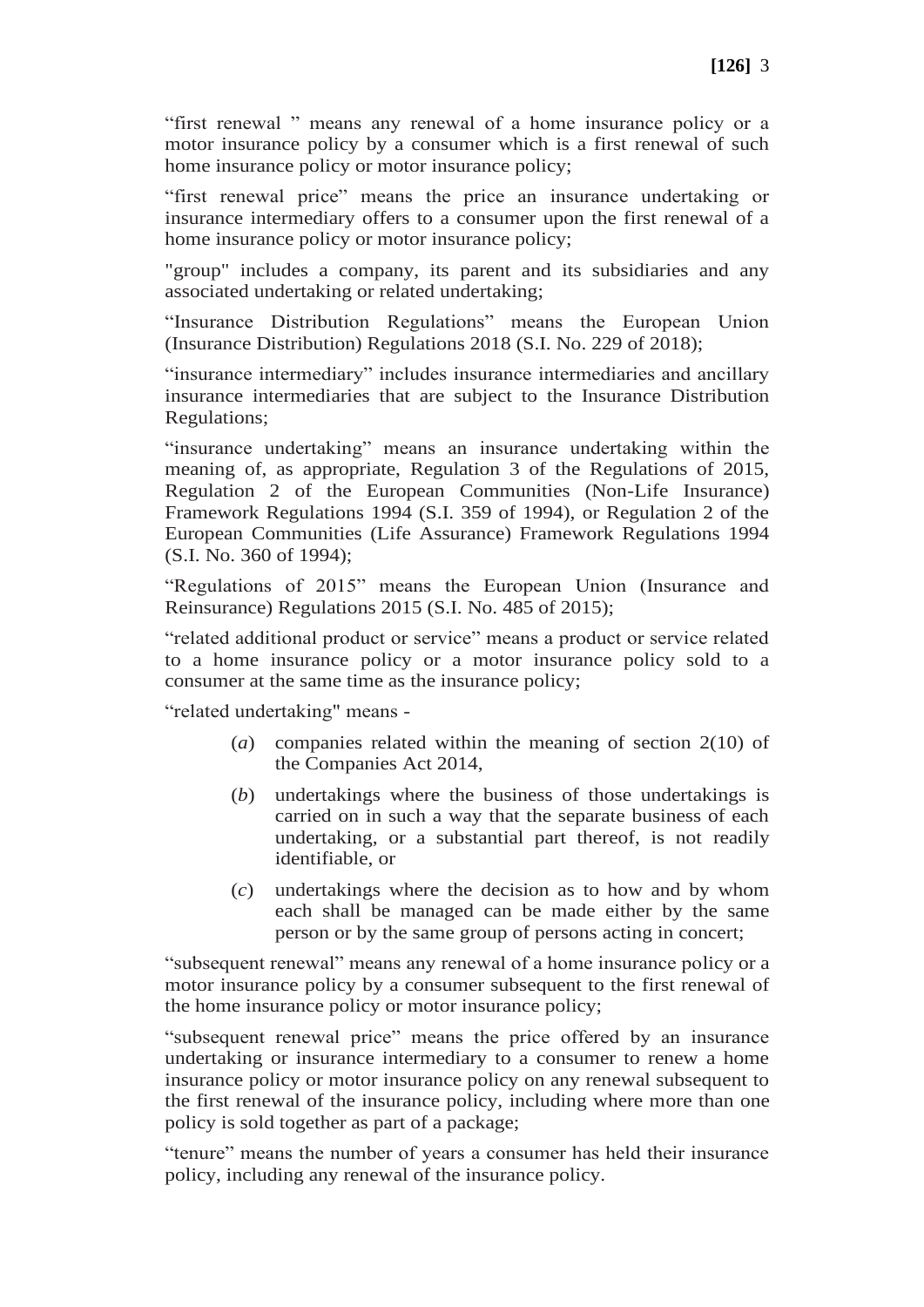## *Application*

3 (1) Subject to paragraphs (2) to (4), these Regulations apply to insurance undertakings and insurance intermediaries operating in the State, including by way of the exercise of rights of freedom of establishment or freedom to provide services.

(2) Regulations 4 to 11 of these Regulations apply to insurance undertakings and insurance intermediaries in relation to the following activities:

- (*a*) setting the subsequent renewal price;
- (*b*) setting the price for any related additional product or service sold to the consumer at the subsequent renewal of a home insurance policy or motor insurance policy.

(3) Regulations 12 to 14 of these Regulations apply in respect of non-life insurance policies, meaning insurances of one or more of the classes falling within Part 1 of Schedule 1 to the Regulations of 2015 or Part A of Annex I to the European Communities (Non-Life Insurance) Framework Regulations 1994 (S.I. No. 359 of 1994).

(4) These Regulations apply in relation to an insurance policy entered into after the commencement of these Regulations (including a renewal, whether automatic or not, in a case where the insurance policy concerned was concluded before such commencement).

#### *Setting subsequent renewal prices*

4 (1) An insurance undertaking or insurance intermediary shall not set a subsequent renewal price that is higher than the equivalent first renewal price.

(2) Subject to paragraph (3) and Regulation 5, in determining the equivalent first renewal price, an insurance undertaking or insurance intermediary shall apply the following assumptions:

- (*a*) that the consumer has used the same channel that the consumer most recently used for the purposes of renewing their insurance policy;
- (*b*) that the consumer has selected the same payment method as they currently use to pay for the insurance policy.

(3) Where an insurance undertaking or insurance intermediary no longer accepts renewals through the channel that the consumer most recently used to renew the insurance policy, the insurance undertaking or insurance intermediary shall assume that the consumer used the channel most commonly used by consumers of the regulated entity.

### *Closed books*

5 (1) Where a consumer's insurance policy is in a closed book, the insurance undertaking or insurance intermediary shall determine the consumer's equivalent first renewal price in accordance with this Regulation.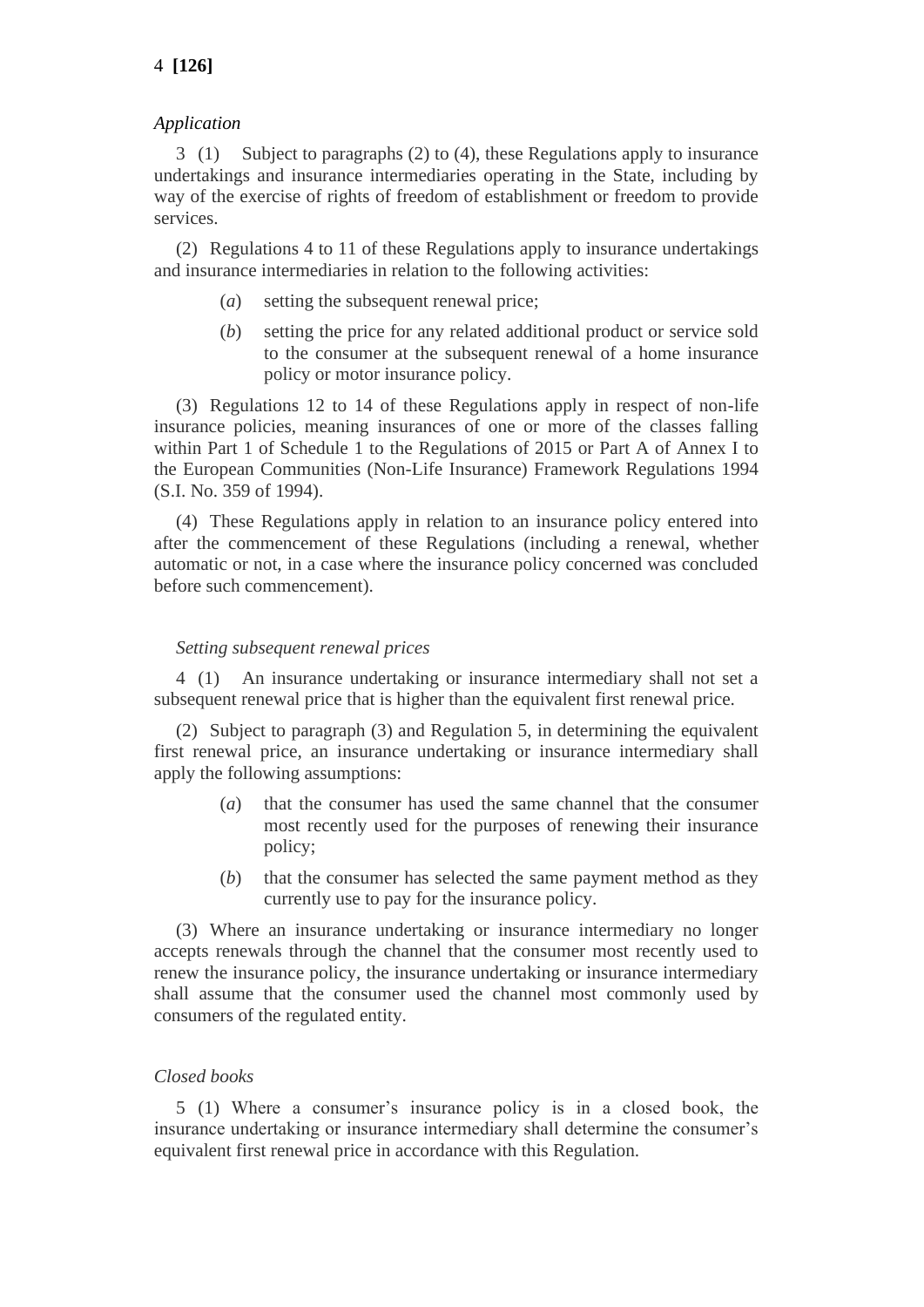(2) The insurance undertaking or insurance intermediary shall identify from the home insurance and motor insurance products that it currently actively markets or distributes, whether it has one or more home insurance or motor insurance product that is a close matched product.

(3) Where the insurance undertaking or insurance intermediary no longer actively markets or distributes any home insurance or motor insurance product which is a close matched product but it is part of a group which does actively market or distribute home insurance or motor insurance products, the insurance undertaking or insurance intermediary shall, where possible, identify a close matched product from those products actively marketed or distributed by the insurance undertaking's or insurance intermediary's group.

(4) Where there is more than one product which is a close matched product, the insurance undertaking or insurance intermediary shall either-

- (*a*) select the close matched product which is the most similar to the consumer's existing insurance policy, or
- (*b*) where it is not possible to identify the most similar close matched product, select the close matched product which will lead to the most favourable pricing outcome for consumers who hold an insurance policy in the closed book.
- (5)
- (*a*) Where a close matched product is identified or selected, the equivalent first renewal price for a consumer in the relevant book shall be the equivalent first renewal price the insurance undertaking or insurance intermediary would offer for the close matched product, subject to any permitted adjustments set out in subparagraph (b) and, where appropriate, the assumptions set out at Regulations  $4(2)$  and  $4(3)$ .
- (*b*) The permitted adjustments are those which fairly and proportionately reflect the difference in costs for the insurance undertaking or insurance intermediary arising from differences between the cost to serve or cover or benefits (including any compulsory excess) provided by the insurance policies in the closed book and the close matched product.

(6) Where an insurance undertaking or insurance intermediary is unable to generate an equivalent first renewal price or identify a product which is a close matched product because an insurance policy-

- (*a*) is not part of an insurance undertaking's or insurance intermediary's or its group's standard insurance policy offering,
- (*b*) falls outside the insurance undertaking's or insurance intermediary's or its group's underwriting policies, or
- (*c*) although part of its group's standard policy offering, is not an insurance policy in respect of which the insurance undertaking's or the insurance intermediary's group may share the relevant pricing information,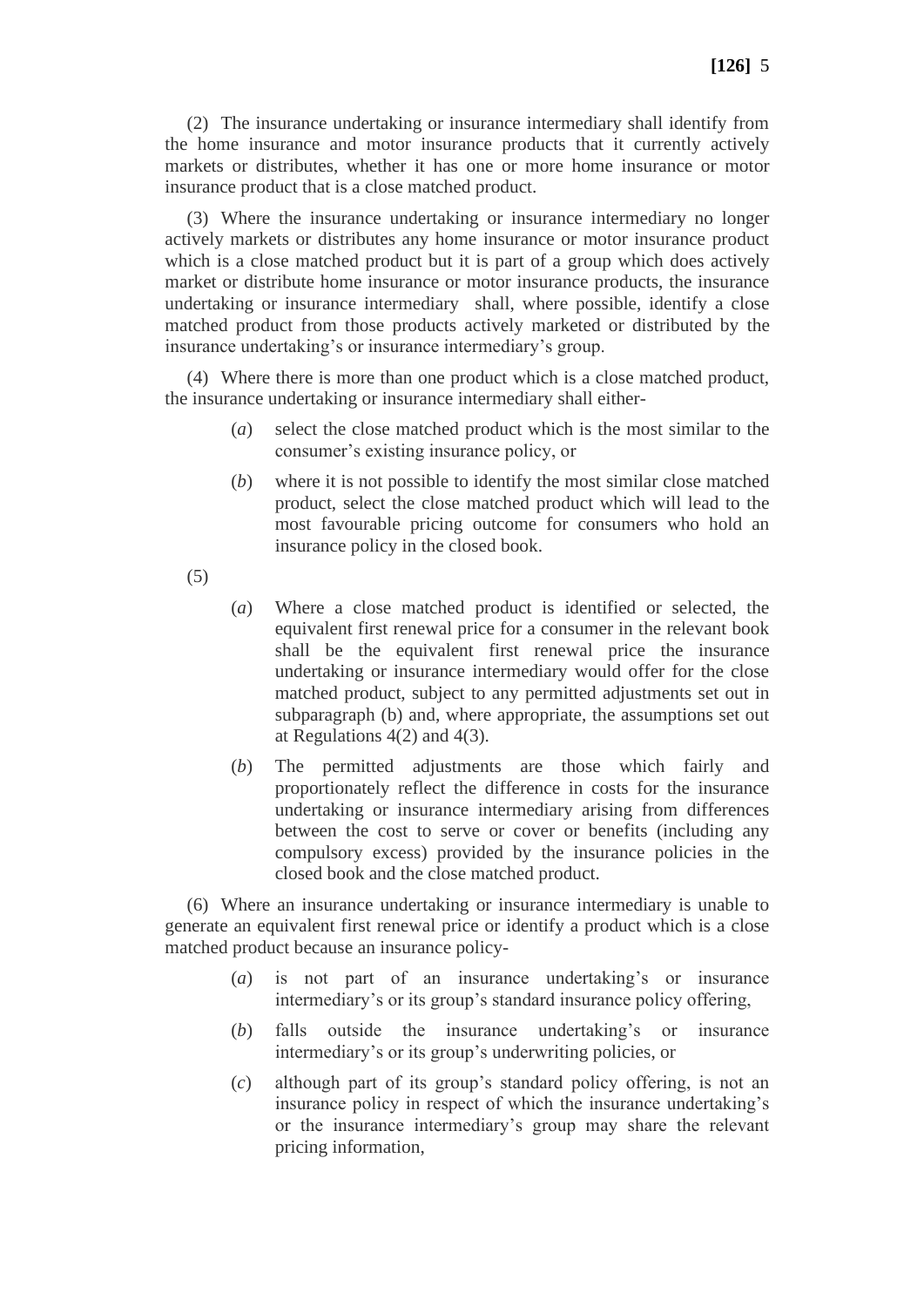the insurance undertaking or insurance intermediary shall set the subsequent renewal price in accordance with Regulation 10.

### *Insurance intermediaries' involvement in setting price*

6. An insurance intermediary that is involved in the setting of any portion of the subsequent renewal price of an insurance policy shall ensure that the portion the insurance intermediary sets or its contribution to that portion is set at a level that is no higher than it would be set for a first renewal.

*Responsibility of insurance undertaking or insurance intermediary where more than one insurance undertaking or insurance intermediary is involved in setting the subsequent renewal price*

7. Where more than one insurance undertaking or insurance intermediary is jointly responsible for setting the subsequent renewal price, each insurance undertaking or insurance intermediary shall take reasonable steps to assure itself that the subsequent renewal price is set in accordance with Regulations 3 to 10.

#### *Related additional products or services*

8. Subject to Regulation 9, an insurance undertaking or insurance intermediary that has responsibility for setting the price of a related additional product or service that is available to a consumer in connection with a home insurance policy or motor insurance policy shall ensure that the price of the related additional product or service at the subsequent renewal of the home insurance policy or motor insurance policy is no higher than the price at which the related additional product or service would be offered to the consumer at first renewal.

## *Related additional products or services where product or service no longer available at first renewal*

9. Where an insurance undertaking or insurance intermediary no longer offers to consumers at first renewal a related additional product or service which is available to a consumer in connection with the subsequent renewal of a home insurance policy or motor insurance policy, the price for that related additional product or service shall be set as follows:

- (*a*) where the related additional product or service is an insurance policy, the insurance undertaking or insurance intermediary shall, subject to any necessary modifications:
	- (i) apply the requirements in respect of closed books in accordance with Regulation 5; or
	- (ii) if the related additional product or service has no close matched product, apply Regulation 10;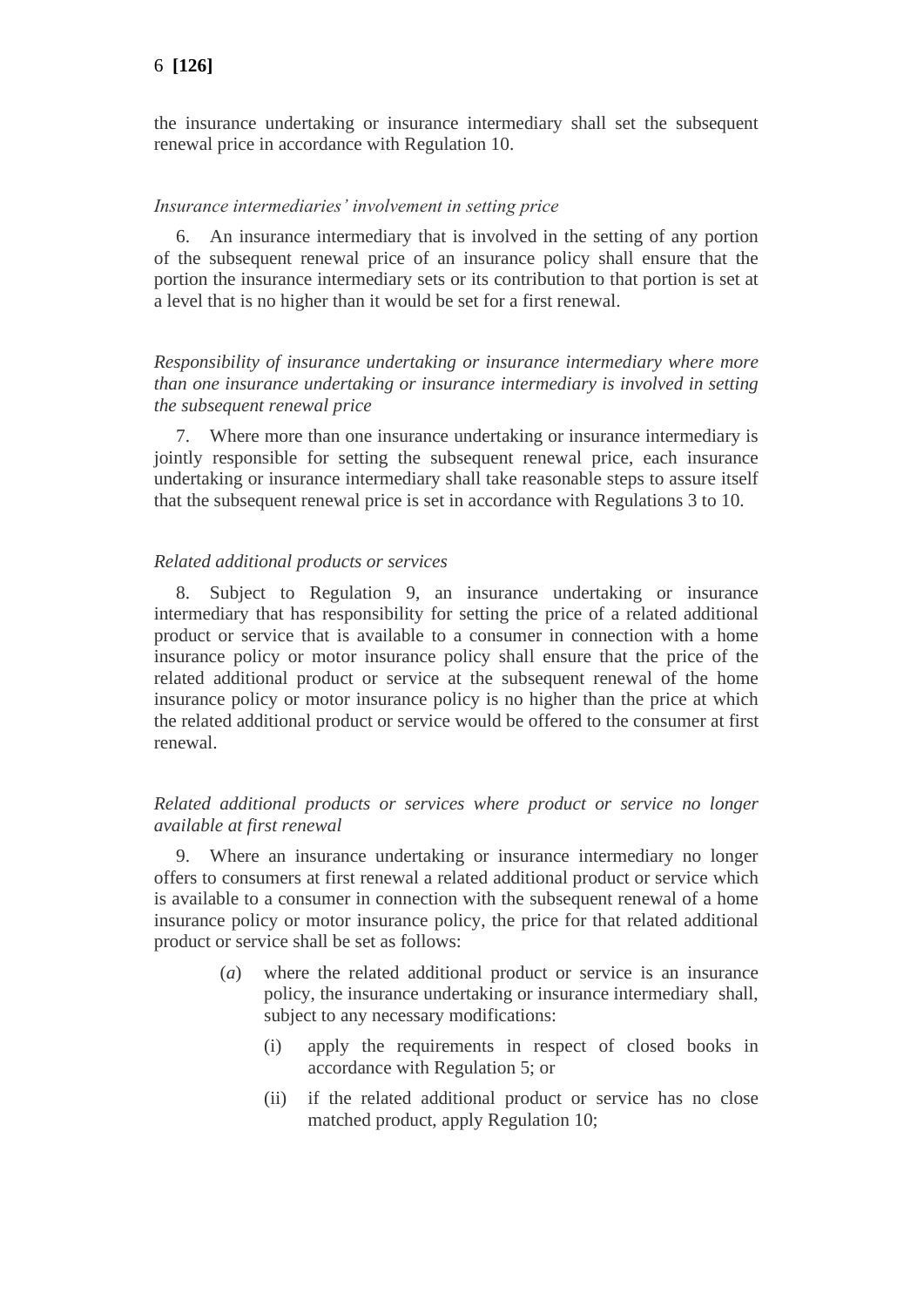(*b*) where the related additional product or service is not an insurance policy, the insurance undertaking or insurance intermediary shall apply Regulation 10.

#### *Firms' assurance over consumer outcomes*

10. (1) An insurance undertaking or insurance intermediary shall ensure that it does not systematically discriminate against consumers based on their tenure, when determining any of the following:

- (*a*) an equivalent first renewal price;
- (*b*) the subsequent renewal price for consumers in closed books where an insurance undertaking or insurance intermediary is unable to identify a close matched product;
- (*c*) the price for any related additional product or service sold to the consumer at subsequent renewal of an insurance policy;
- (*d*) any other matter provided for under Regulations 3 to 10.

(2) An insurance undertaking or insurance intermediary shall ensure that the equivalent first renewal price does not systematically exceed the first renewal price for consumers.

#### *Annual review and record keeping*

11. (1) An insurance undertaking or insurance intermediary shall carry out, within two months of each year end, an annual review of its home insurance and motor insurance pricing policies and processes in order to assess the following -

- (*a*) whether the insurance undertaking or insurance intermediary complies with the obligation, set out at Regulation 10, that the insurance undertaking or insurance intermediary shall not systematically discriminate against consumers based on tenure;
- (*b*) whether the equivalent first renewal price for consumers of longer tenure systematically exceeds the first renewal price for consumers;
- (*c*) whether adequate controls are in place, including controls to ensure that any pricing models used do not-
	- (i) generate prices which are systematically higher the longer a consumer's tenure, or
	- (ii) impair the insurance undertaking's or insurance intermediary's obligation to comply with general principle 2.1 of the Consumer Protection Code with respect to customers.

(2) An insurance undertaking or insurance intermediary shall, following the annual review referred to in paragraph (1), rectify any deficiencies identified in its pricing policies and processes.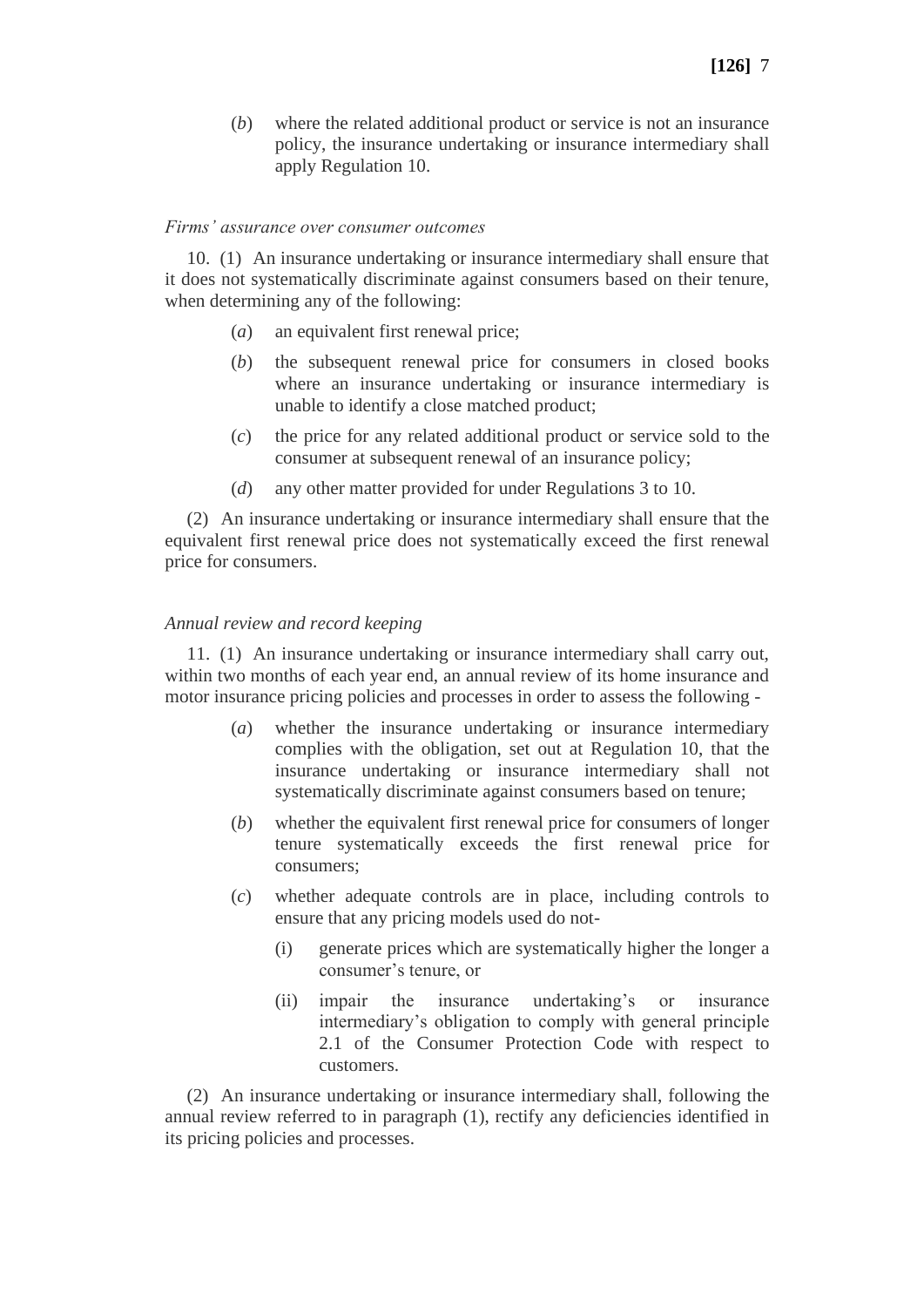(3) An insurance undertaking or insurance intermediary shall retain written records of the annual review referred to in paragraph (1), including the action taken to rectify any deficiencies found.

(4) Prior to implementing a material decision in relation to the insurance undertaking's or insurance intermediary's compliance with Regulations 3 to 10, an insurance undertaking or insurance intermediary shall retain a written record of its consideration of the extent to which that decision is consistent with Regulations 3 to 10.

### *Automatic Renewals - cancellations*

12. An insurance undertaking or insurance intermediary shall allow a consumer to exercise the right to cancel the automatic renewal of an insurance policy -

- (*a*) at any time during the duration of the insurance policy, and
- (*b*) free of charge.

### *Automatic renewals – notifications in respect of policies with a duration of ten months or more*

13. (1) Where an insurance undertaking or an insurance intermediary proposes to automatically renew a consumer's insurance policy, with a duration of ten months or more, the insurance undertaking or insurance intermediary shall provide a notification on paper or on another durable medium to the consumer at least 20 working days prior to the renewal date of the insurance policy which shall include the following:

- (*a*) a statement that the insurance policy will renew automatically if the consumer does not cancel the automatic renewal before a specified date;
- (*b*) details on how the consumer can stop the automatic renewal of the insurance policy if the consumer does not wish to automatically renew, including-
	- (i) the existence of the right to cancel the automatic renewal of the insurance policy,
	- (ii) the conditions for exercising the right to cancel the automatic renewal of the insurance policy,
	- (iii) the consequences of exercising the right to cancel the automatic renewal of the insurance policy, and
	- (iv) the practical steps required for exercising the right to cancel the automatic renewal of the insurance policy, including, at a minimum, the options available for cancelling the automatic renewal of the insurance policy;
- (*c*) except where Section 14(6) of the Consumer Insurance Contracts Act 2019 (No. 53 of 2019) applies, confirmation of any changes to the terms of the insurance policy upon renewal;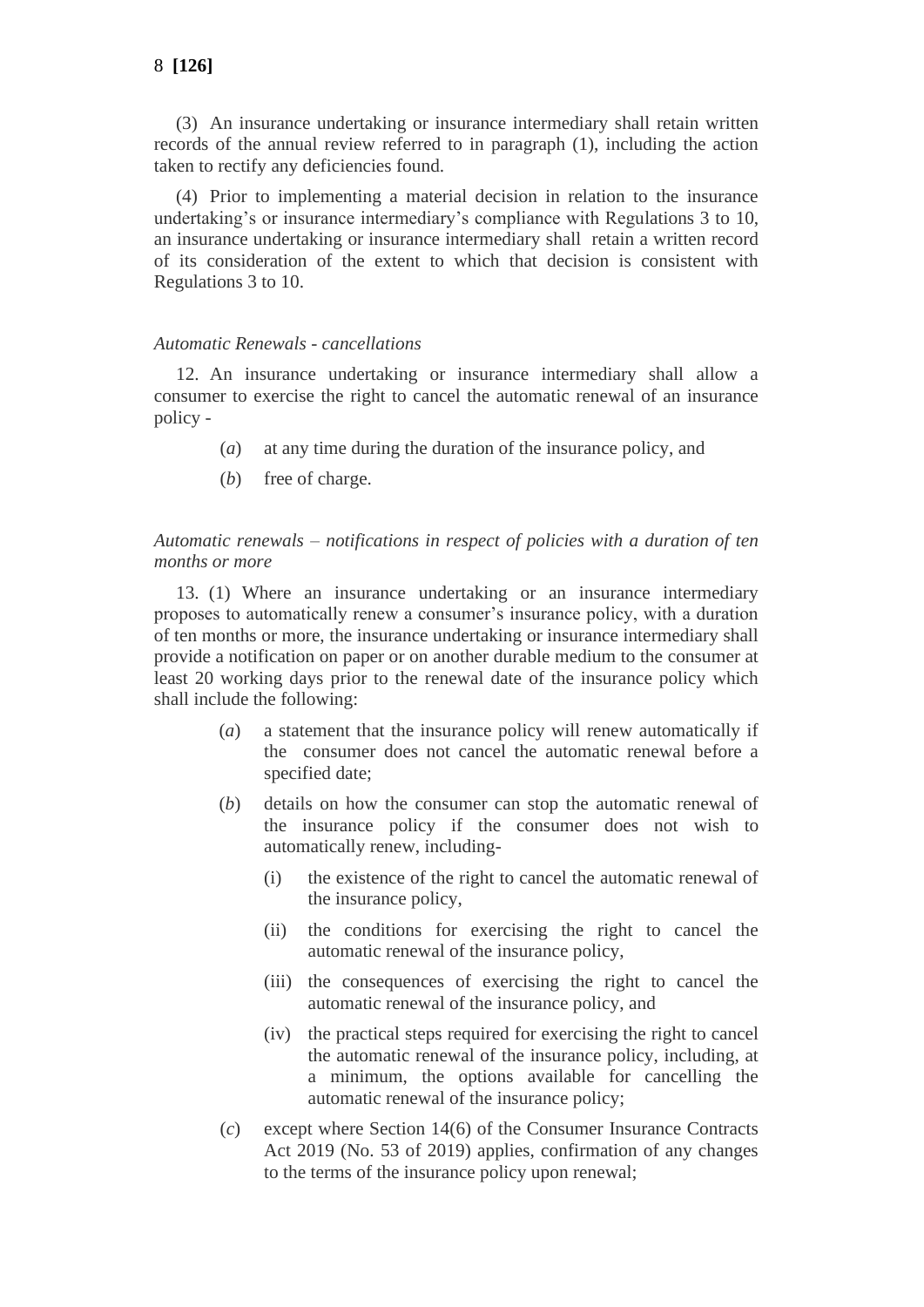- (*d*) details of any fee payable specifically in respect of the automatic renewal of the insurance policy and the services provided for such fee;
- (*e*) the website address of the relevant section of the Competition and Consumer Protection Commission's website and, where relevant, the Health Insurance Authority's website relating to getting insurance quotes;
- (*f*) a statement that the consumer should keep their insurance arrangements under review as there may be other alternatives in the market that could provide savings for the consumer for similar cover.

(2) Where an automatic renewal arrangement of a consumer's insurance policy, with a duration of ten months or more, is in place and the insurance undertaking or insurance intermediary does not propose to renew such insurance policy, the insurance undertaking or insurance intermediary shall provide a notification on paper or on another durable medium to the consumer at least 20 working days prior to the renewal date that the insurance undertaking or insurance intermediary does not wish to invite a renewal.

(3) Regulation 13(2) shall not apply where Regulation 5(1)(b) of the Non-Life Insurance (Provision of Information) Regulations 2007 (S.I. No. 74 of 2007) applies.

#### *Automatic renewals – notifications in respect of policies with a duration of less than ten months*

14. (1) Where an insurance undertaking or an insurance intermediary proposes to automatically renew a consumer's insurance policy, with a duration of less than ten months, the insurance undertaking or insurance intermediary shall provide a notification on paper or on another durable medium to the consumer, at least once a year from the date of entry into of the insurance policy for so long as the insurance policy continues to be renewed, which shall include the following:

- (*a*) a statement that the insurance policy renews automatically including the frequency of the automatic renewal and any end date of such automatic renewal;
- (*b*) details on how the consumer can stop the automatic renewal of the insurance policy if the consumer does not wish to automatically renew, including-
	- (i) the existence of the right to cancel the automatic renewal of the insurance policy,
	- (ii) the conditions for exercising the right to cancel the automatic renewal of the insurance policy,
	- (iii) the consequences of exercising the right to cancel the automatic renewal of the insurance policy, and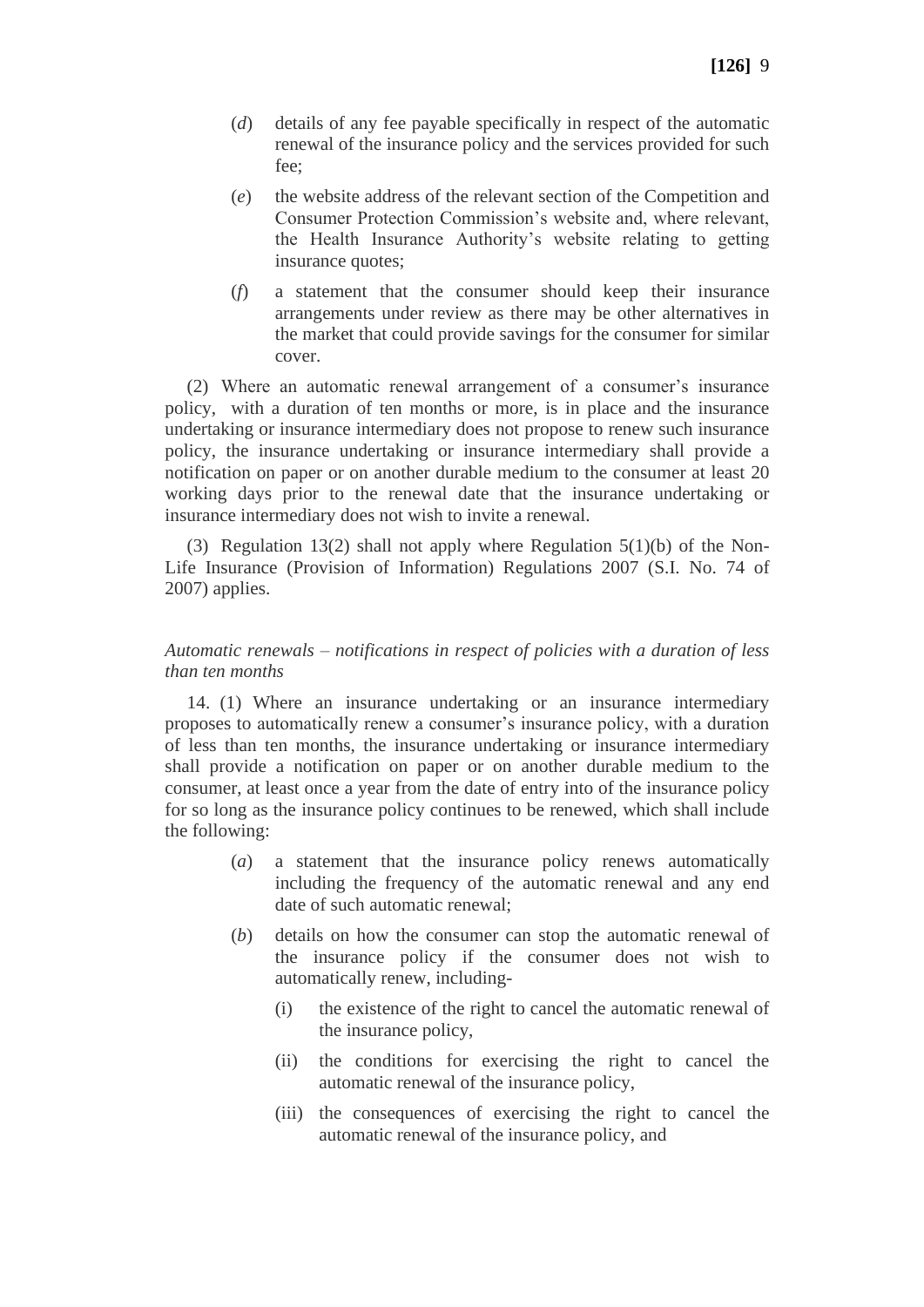- (iv) the practical steps required for exercising the right to cancel the automatic renewal of the insurance policy, including, at a minimum, the options available for cancelling the automatic renewal of the insurance policy;
- (*c*) details of any fee payable specifically in respect of the automatic renewal of the insurance policy and the services provided for such fee;
- (*d*) the website address of the relevant section of the Competition and Consumer Protection Commission's website and, where relevant, the Health Insurance Authority's website relating to getting insurance quotes;
- (*e*) a statement that the consumer should keep their insurance arrangements under review as there may be other alternatives in the market that could provide savings for the consumer, for similar cover.

(2) Where an automatic renewal arrangement of a consumer's insurance policy, with a duration of less than ten months, is in place and the insurance undertaking or insurance intermediary does not propose to renew such insurance policy, the insurance undertaking or insurance intermediary shall provide a notification on paper or on another durable medium to the consumer prior to the renewal date that the insurance undertaking or insurance intermediary does not wish to invite a renewal.

(3) Regulation 14(2) shall not apply where Regulation 5(1)(b) of the Non-Life Insurance (Provision of Information) Regulations 2007 (S.I. No. 74 of 2007) applies.

Signed for and on behalf of the CENTRAL BANK OF IRELAND 11 March 2022

DERVILLE ROWLAND, Director General Financial Conduct.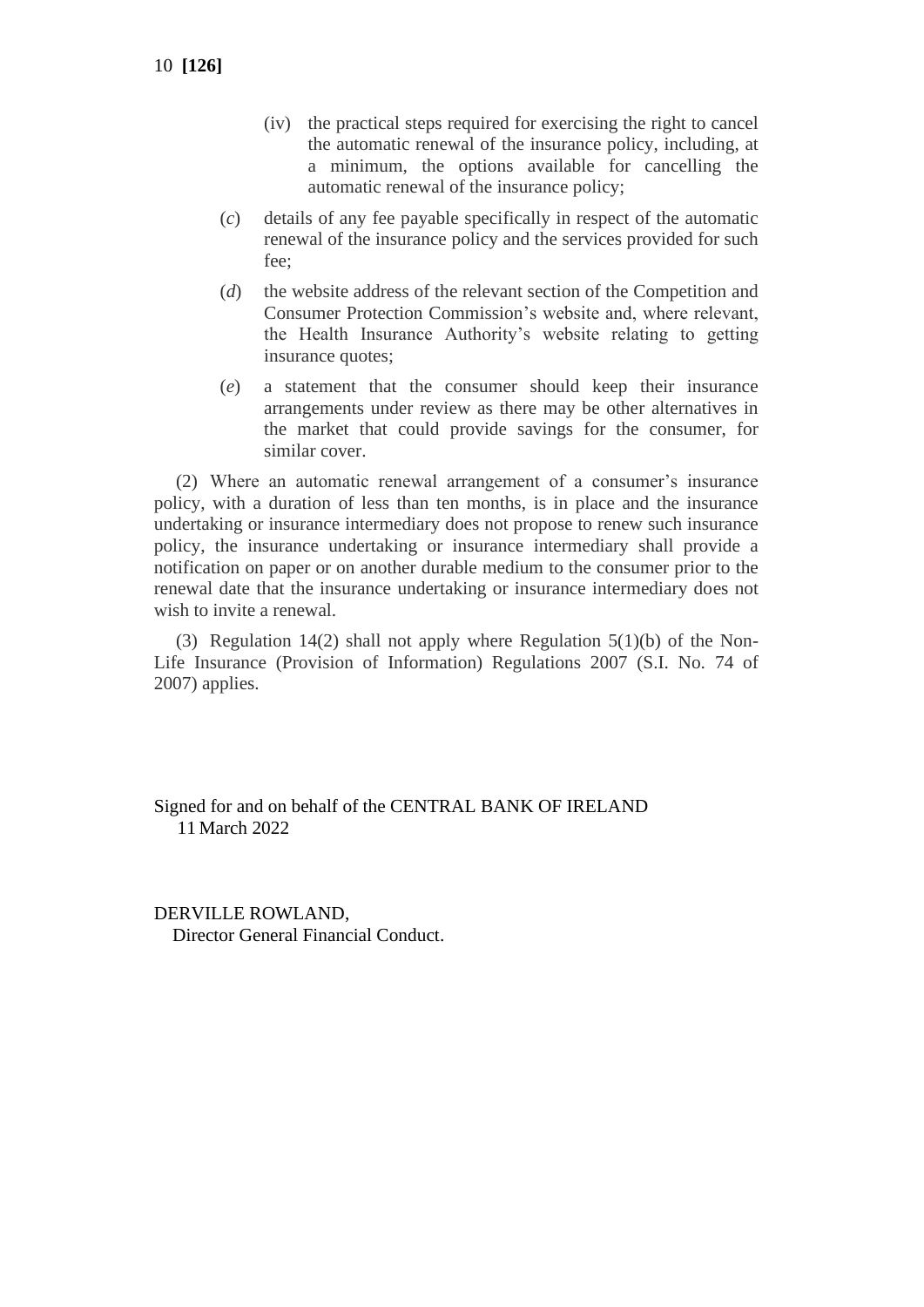#### EXPLANATORY NOTE

# (*This note is not part of the Instrument and does not purport to be a legal interpretation*.)

These Regulations set out certain requirements in respect of certain insurance policies.